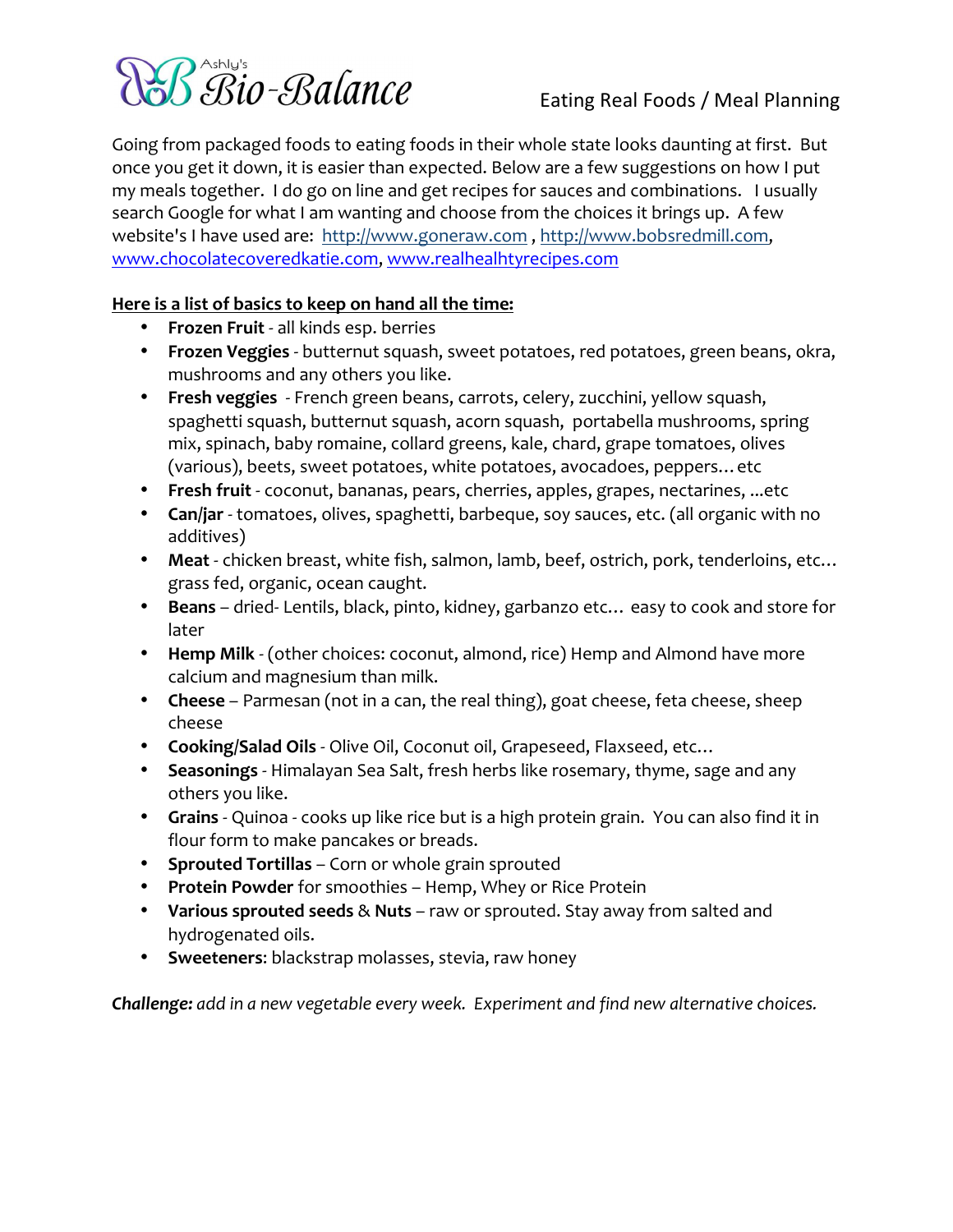

# **How to organize meal planning?**

**Option 1:** 

1 main meal – 1-2 snacks – 2 mini meals. **Main Meal** – 1 protein, 2 veggies and 1 essential fat (and 1 grain if early in the day) **Mini Meal** – protein (1/2 to 1 portion) and 1 veggie and 1 essential fat **Snack** – 1 serving of fruit or veggie/ nuts/seeds I recommend that each meal consist of a lean protein and essential fat (olive oil or olives, avocado, fresh coconut or coconut oil, nuts, seeds... etc..

**Option 2: 5Q6\$mini\$meals\$– eaten\$2Q3\$hours\$apart**

## **Serving sizes:**

Fats – the size of your thumb Protein and grain – the size of your fist Veggie and fruit – the size of your hand

**OR** use the best portion control tool you have at your disposal... YOUR GUT BRAIN. She will let you know when you have eaten to the point of energy; this eliminates the fear of overeating. Check out my videos and the E.N.D. Homestudy course for instructions on how to do this.

The key to healthy eating with a busy schedule is to prepare foods a head of time: cook meats and vegetables like butternut, spaghetti, acorn squash and sweet potatoes ahead of time. Prep and wash all veggies and store in the green bags so they stay fresh all week.

# Get the most out of your meals; eat with the circadian rhythm of the sun

- The body wakes up with the sun. From sunrise to 2:00 pm your body needs fuel for the day. The largest meal is eaten at midday when sun is highest in the sky.
- From 2:00 pm 5:00 pm –drink water and take a small break to center yourself by participating in a Bio~Balance Mindful Breathing Meditation. The body slows down during the middle of the afternoon, and eating during this time tends to cause a bloated *feeling. You will feel more energy and vitality by responding to the body's needs with breath,!water!and!time.*
- *5:00!pm!I 8:00!pm.! small!snack!and/or!light!dinner*
- Eat no later than 3 hours before bedtime. The body needs an empty stomach when slowing down for sleep. This is a time for the body to heal and repair; if the stomach is *full the body will have to digest (at a slower rate) before this process can take place. Therefore, upon waking you will feel sluggish and tired.*
- Note that the majority of your caloric intake is eaten early in the day.